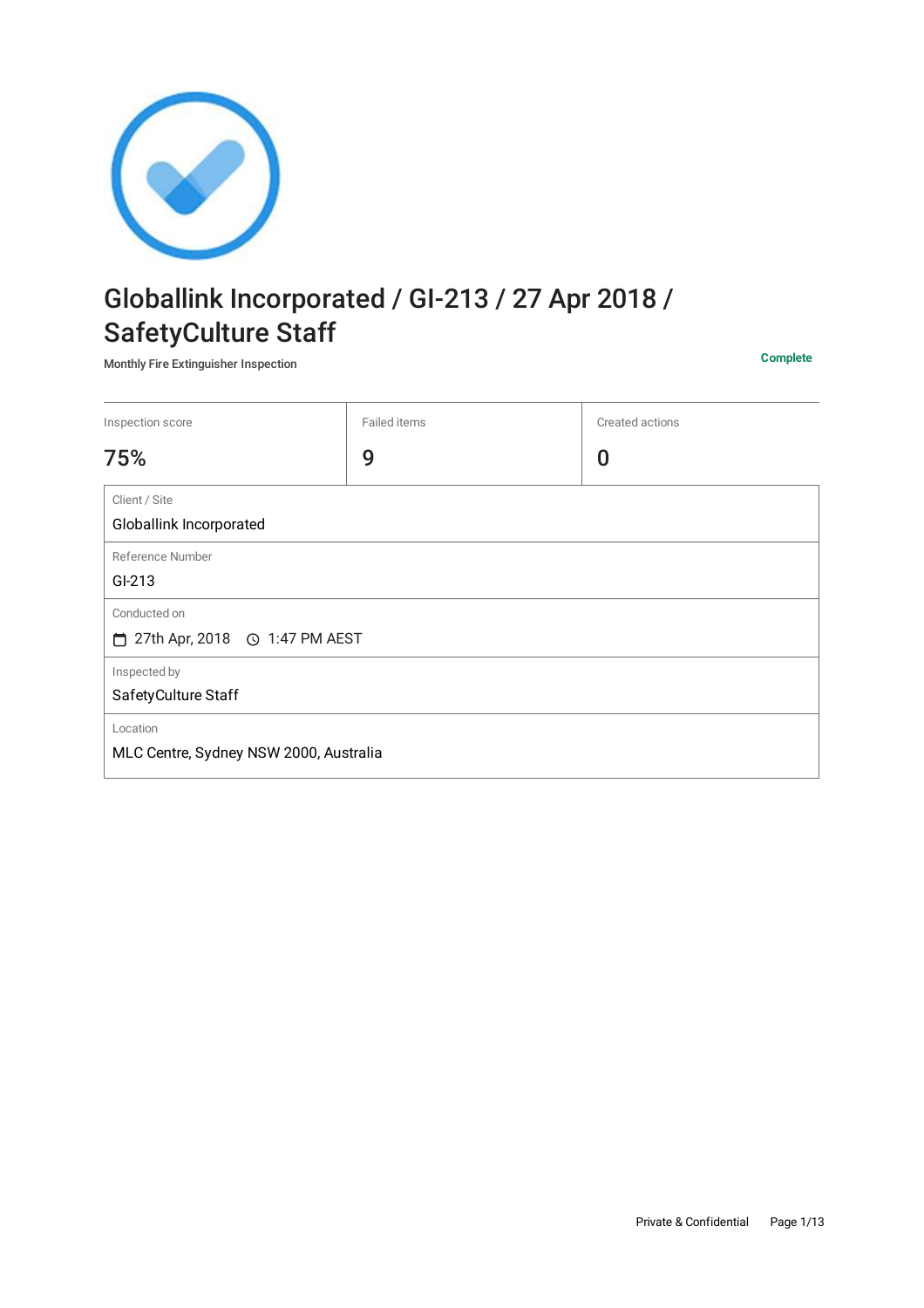## Failed items **9 Failed** items **19 Failed 12 Failed 9 Failed**

## Monthly Inspection / Fire Extinguisher Inspection / Click "Add Fire Extinguisher" to list equipment available in the area. You may add multiple items. / Fire Extinguisher 1 / Fire Extinguisher Inspection

| 2. Mounted in an easily accessible place, no debris or material<br>stacked in front of it.                                                   | Non-Compliant |
|----------------------------------------------------------------------------------------------------------------------------------------------|---------------|
| $-$ Notes<br>The fire extinguisher is blocked by a water dispenser and trash bins.<br>$-$ Photos<br><b>Remove this</b><br>Photo 2<br>Photo 1 |               |
| 3. Safety pin is in place and intact. Nothing else should be used in<br>place of the pin.                                                    | Non-Compliant |
| $-$ Notes<br>Pin is detached and broken<br>$-$ Photos<br>Photo 3<br>Photo 4                                                                  |               |
| 9. Location of extinguisher is easily identifiable by signs                                                                                  | Non-Compliant |
| $-$ Notes<br>No signs at all<br>$-$ Photos<br>tage her<br>Photo 5                                                                            |               |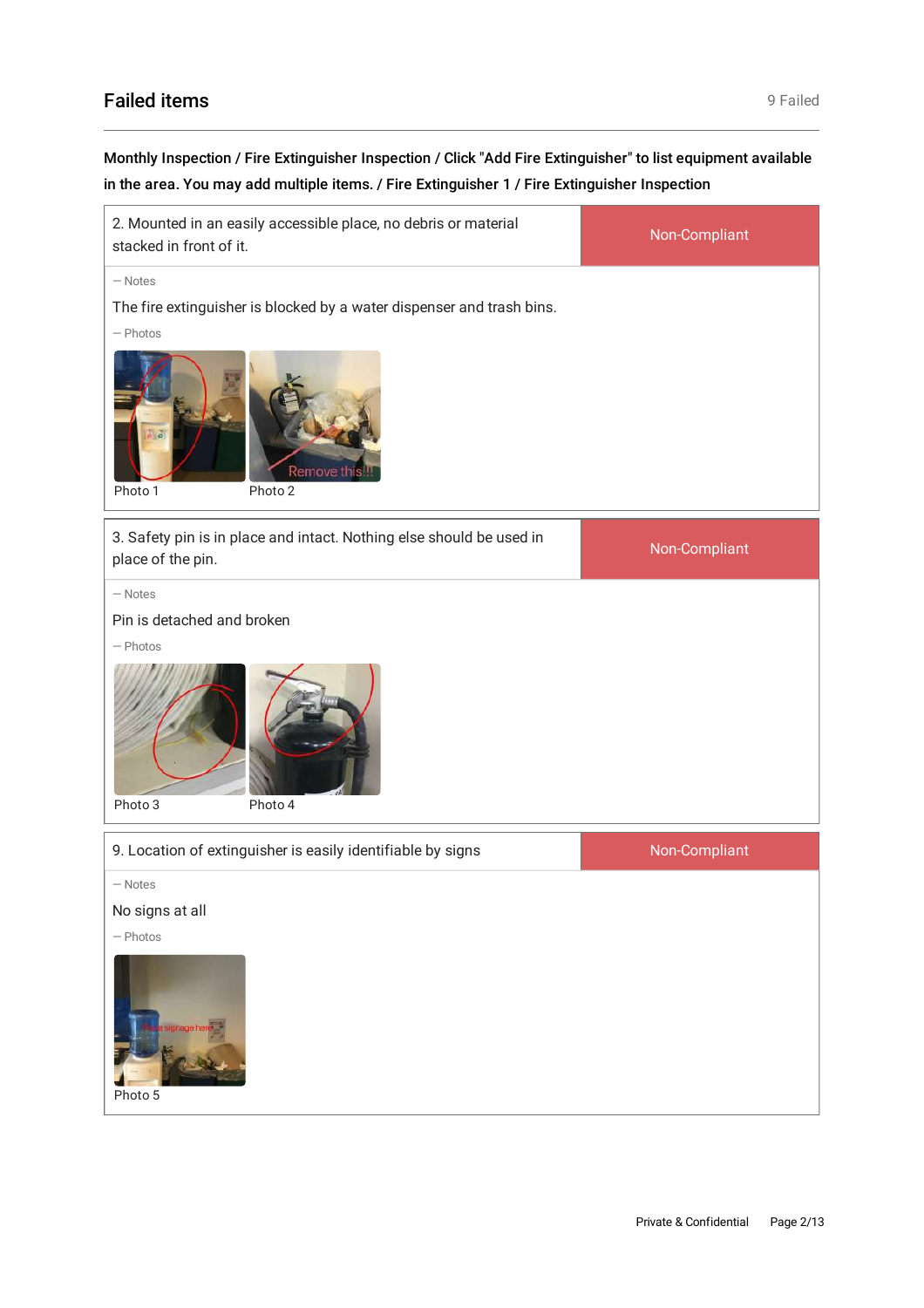| 11. Annual maintenance tag is signed and dated | Non-Compliant |
|------------------------------------------------|---------------|
| – Notes                                        |               |
| No signature provided                          |               |
| Overall condition of fire extinguisher         | Fail          |
| – Notes                                        |               |
| Fire extinguisher needs replacement            |               |

Monthly Inspection / Fire Extinguisher Inspection / Click "Add Fire Extinguisher" to list equipment available in the area. You may add multiple items. / Fire Extinguisher 2 / Fire Extinguisher Inspection

| 1. Has a valid maintenance tag                                                 | Non-Compliant |
|--------------------------------------------------------------------------------|---------------|
| $-$ Notes<br>No inspection tags<br>$-$ Photos<br>Photo 7                       |               |
| 9. Location of extinguisher is easily identifiable by signs                    | Non-Compliant |
| $-$ Notes<br>Extinguisher is crowded by water gallons<br>$-$ Photos<br>Photo 8 |               |
| 11. Annual maintenance tag is signed and dated                                 | Non-Compliant |
| - Notes<br>No signature provided                                               |               |
| Overall condition of fire extinguisher                                         | Fail          |
| $-$ Notes<br>Annual maintenance tag should be signed                           |               |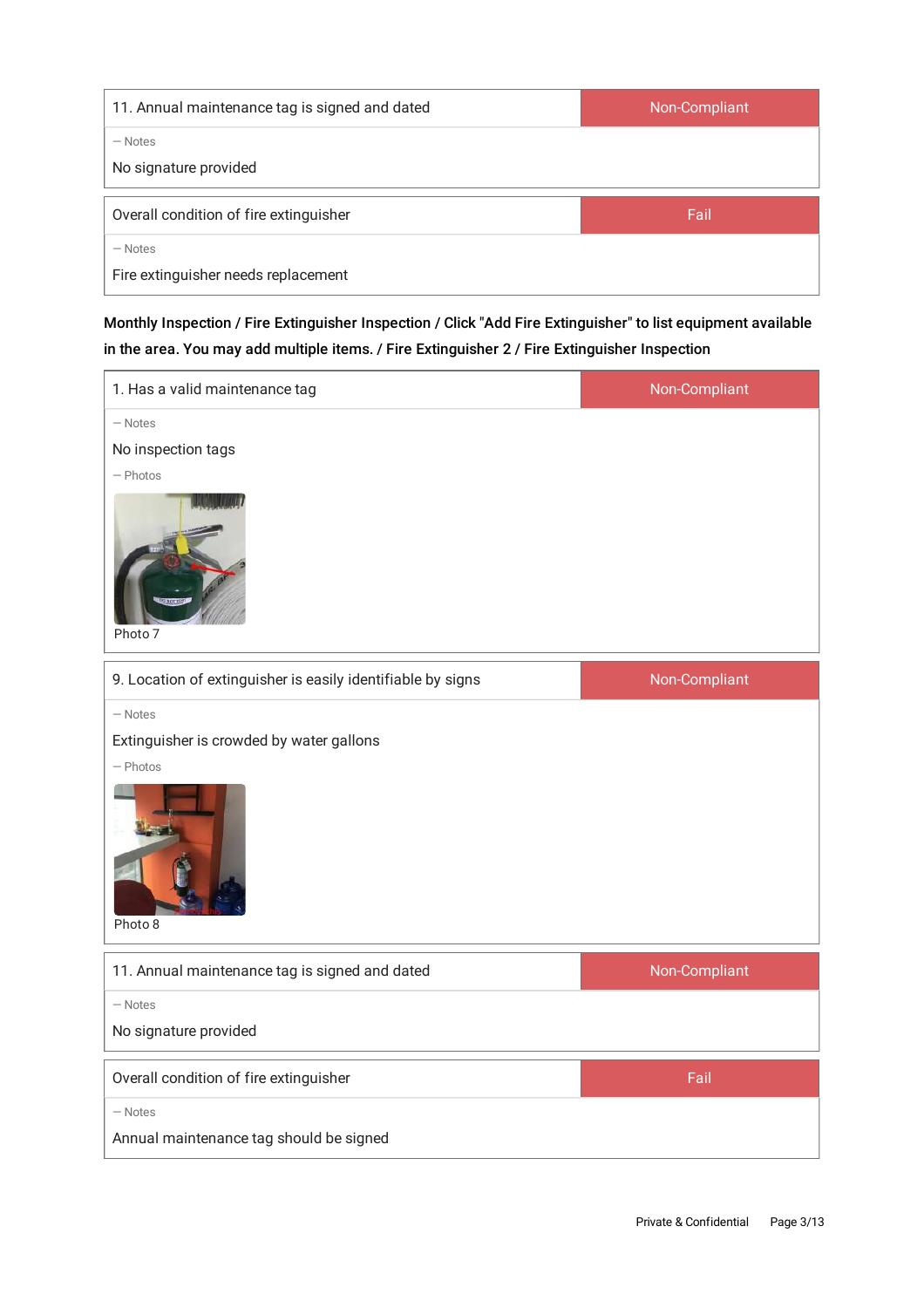#### Fire Extinguisher Inspection

Click "Add Fire Extinguisher" to list equipment available in the area. You may add multiple items.

#### Fire Extinguisher 1

### Fire Extinguisher Information

| Location of Extinguisher   |            |
|----------------------------|------------|
| Kitchen area               |            |
| Serial No. of Extinguisher |            |
| 00627-R                    |            |
| Manufacture Date           |            |
| 1st Apr, 2018              |            |
| <b>Expiry Date</b>         |            |
| 1st Apr, 2019              |            |
| Type of Fire Extinguisher  | Dry Powder |
| Size (KG)                  |            |
| 4.5                        |            |
| Rating                     | <b>ABC</b> |

#### Fire Extinguisher Inspection 6 Failed

| Compliant                                                             |  |  |
|-----------------------------------------------------------------------|--|--|
| Non-Compliant                                                         |  |  |
|                                                                       |  |  |
| The fire extinguisher is blocked by a water dispenser and trash bins. |  |  |
| $-$ Photos                                                            |  |  |
| Remove th                                                             |  |  |
|                                                                       |  |  |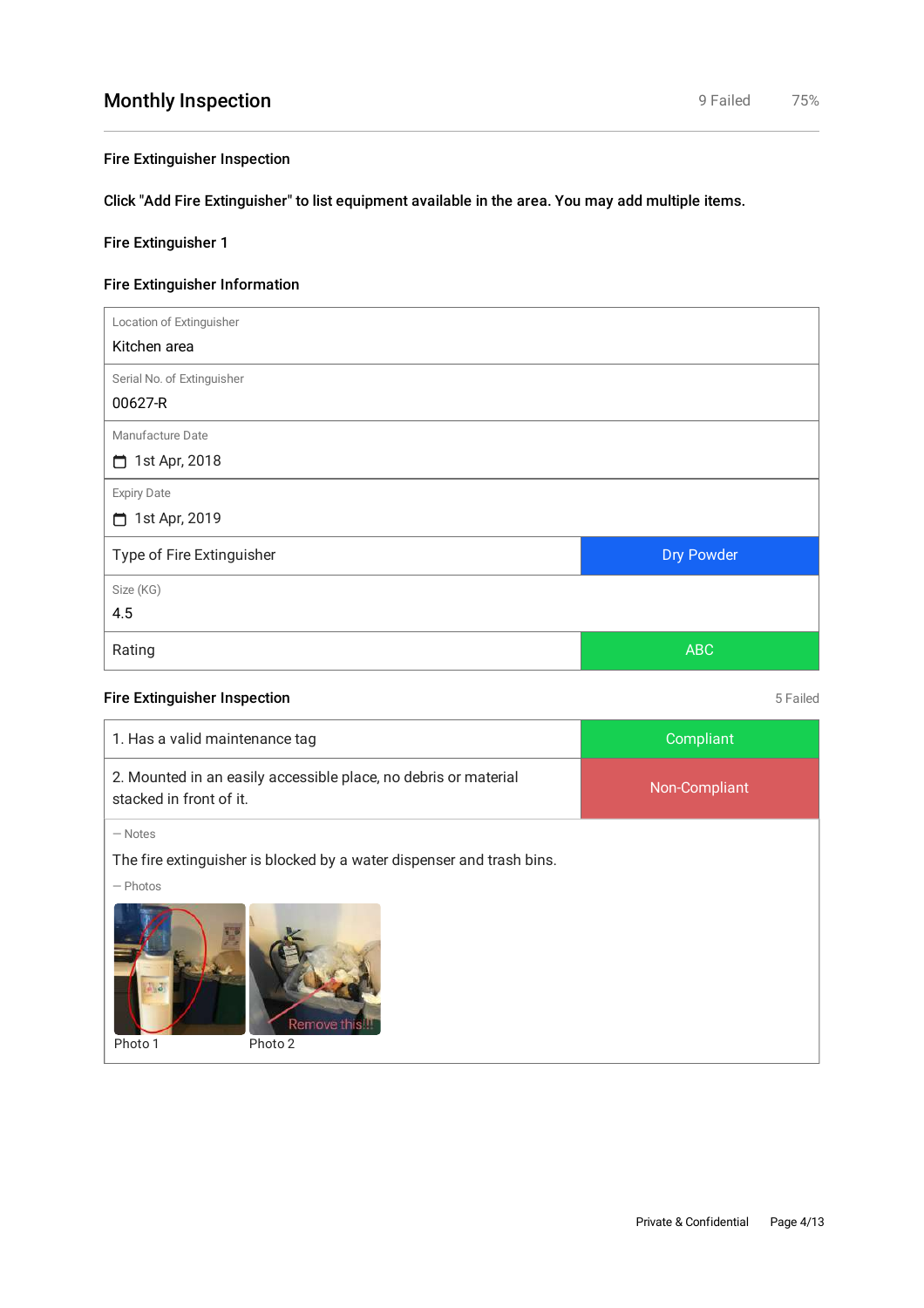| 3. Safety pin is in place and intact. Nothing else should be used in<br>place of the pin.                                                                                                  | Non-Compliant |  |
|--------------------------------------------------------------------------------------------------------------------------------------------------------------------------------------------|---------------|--|
| $-$ Notes<br>Pin is detached and broken<br>$-$ Photos<br>Photo 3<br>Photo 4                                                                                                                |               |  |
| REFERENCE: Safety pin is in place and intact<br>[This is an example of how you can use iAuditor to include best practice reference images in your<br>templates to assist with inspections] |               |  |
| 4. Label is clear and extinguisher type and instructions can be read<br>easily.                                                                                                            | Compliant     |  |
| 5. Handle is intact and not bent or broken.                                                                                                                                                | Compliant     |  |
| 6. Pressure gauge is in the green and is not damaged or showing<br>"recharge"                                                                                                              | Compliant     |  |
| 7. Discharge hoses/nozzle is in good shape and not clogged, cracked,<br>or broken                                                                                                          | Compliant     |  |
| 8. Extinguisher was turned upside down at least three times (shaken)<br>to make sure it is full.                                                                                           | Compliant     |  |
| 9. Location of extinguisher is easily identifiable by signs                                                                                                                                | Non-Compliant |  |
| $-$ Notes<br>No signs at all<br>$-$ Photos<br>Photo 5                                                                                                                                      |               |  |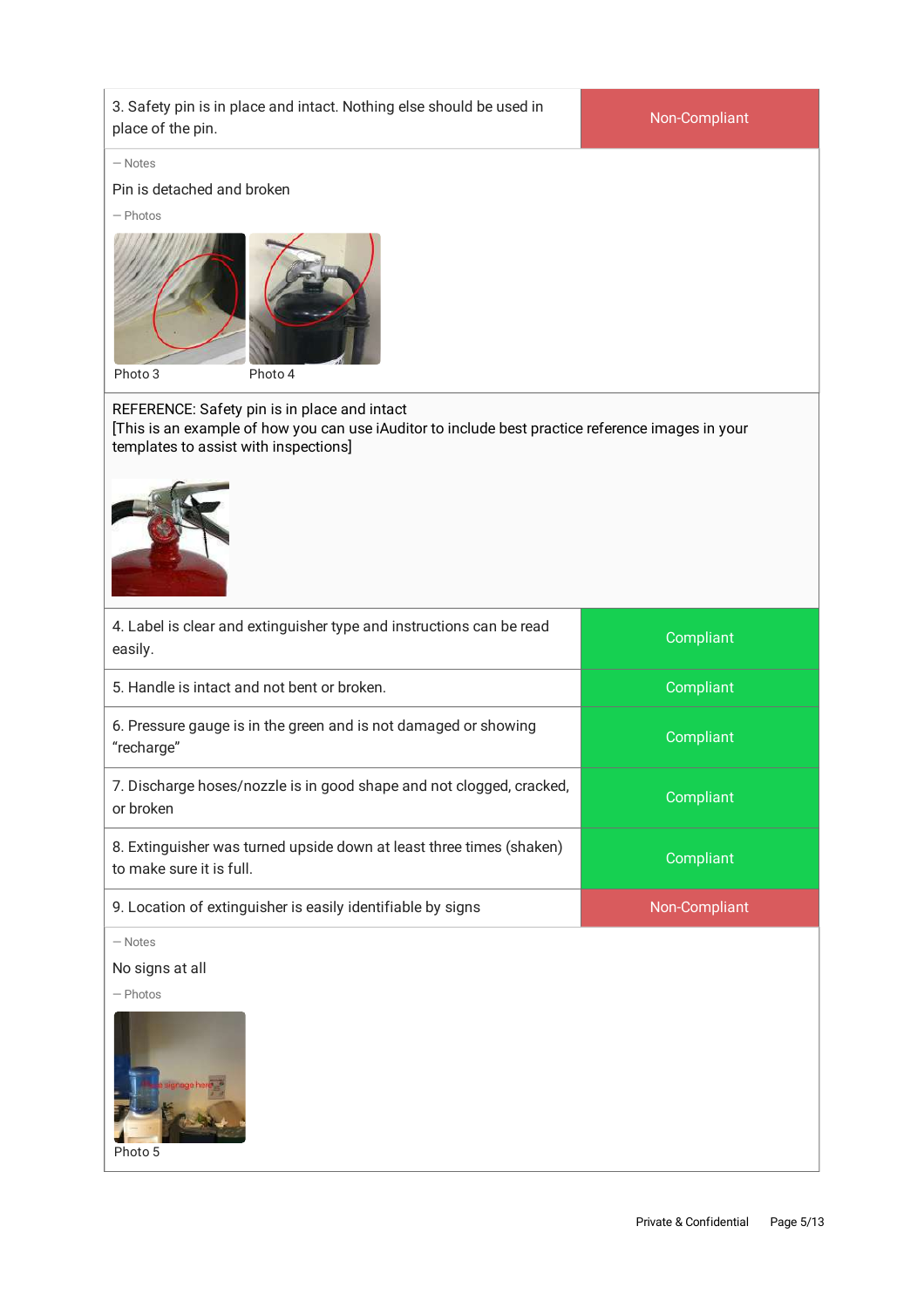| 10. Dust and wipe down the extinguisher          | Compliant     |
|--------------------------------------------------|---------------|
| 11. Annual maintenance tag is signed and dated   | Non-Compliant |
| $-$ Notes                                        |               |
| No signature provided                            |               |
| Take a photo of the annual maintenance tag       |               |
| $-$ Photos<br><b>NEPORT</b><br>Photo 6           |               |
| Overall condition of fire extinguisher           | Fail          |
| $-$ Notes<br>Fire extinguisher needs replacement |               |

#### Fire Extinguisher 2

## Fire Extinguisher Information

| Location of Extinguisher     |            |
|------------------------------|------------|
| Near Social Networking Kiosk |            |
| Serial No. of Extinguisher   |            |
| 00626-R                      |            |
| Manufacture Date             |            |
| 1st Apr, 2017<br>⊓           |            |
| <b>Expiry Date</b>           |            |
| 1st Apr, 2019<br>m           |            |
| Type of Fire Extinguisher    | Dry Powder |
| Size (KG)                    |            |
| 4.5                          |            |
| Rating                       | <b>ABC</b> |

## Fire Extinguisher Inspection **Accord 2 Failed** 4 Failed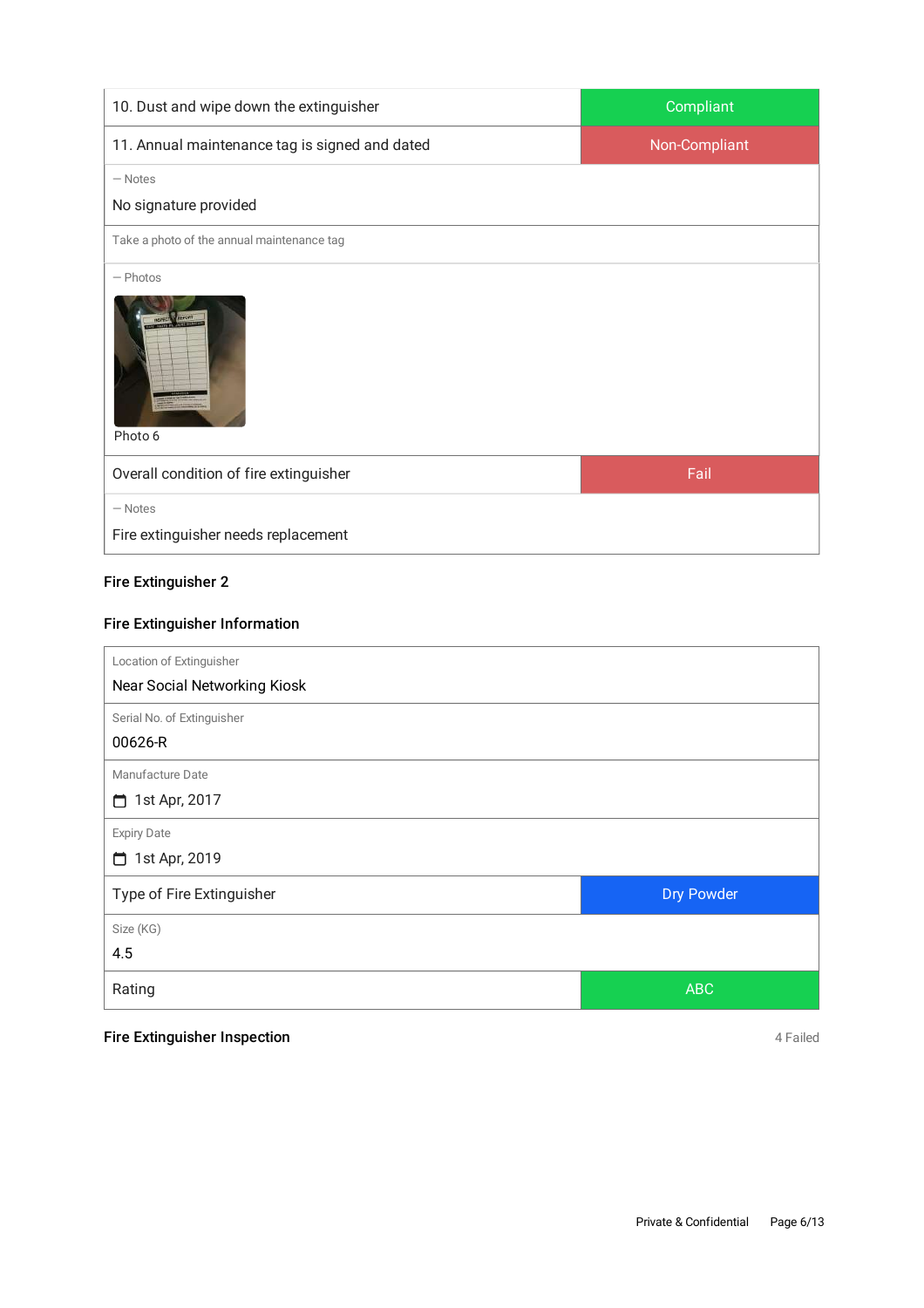| 1. Has a valid maintenance tag                                                                                                                                                             | Non-Compliant |  |
|--------------------------------------------------------------------------------------------------------------------------------------------------------------------------------------------|---------------|--|
| $-$ Notes                                                                                                                                                                                  |               |  |
| No inspection tags                                                                                                                                                                         |               |  |
| $-$ Photos<br>Photo 7                                                                                                                                                                      |               |  |
| 2. Mounted in an easily accessible place, no debris or material<br>stacked in front of it.                                                                                                 | Compliant     |  |
| 3. Safety pin is in place and intact. Nothing else should be used in<br>place of the pin.                                                                                                  | Compliant     |  |
| REFERENCE: Safety pin is in place and intact<br>[This is an example of how you can use iAuditor to include best practice reference images in your<br>templates to assist with inspections] |               |  |
| 4. Label is clear and extinguisher type and instructions can be read<br>easily.                                                                                                            | Compliant     |  |
| 5. Handle is intact and not bent or broken                                                                                                                                                 | Compliant     |  |
| 6. Pressure gauge is in the green and is not damaged or showing<br>"recharge"                                                                                                              | Compliant     |  |
| 7. Discharge hoses/nozzle is in good shape and not clogged, cracked,<br>or broken                                                                                                          | Compliant     |  |
| 8. Extinguisher was turned upside down at least three times (shaken)<br>to make sure it is full.                                                                                           | Compliant     |  |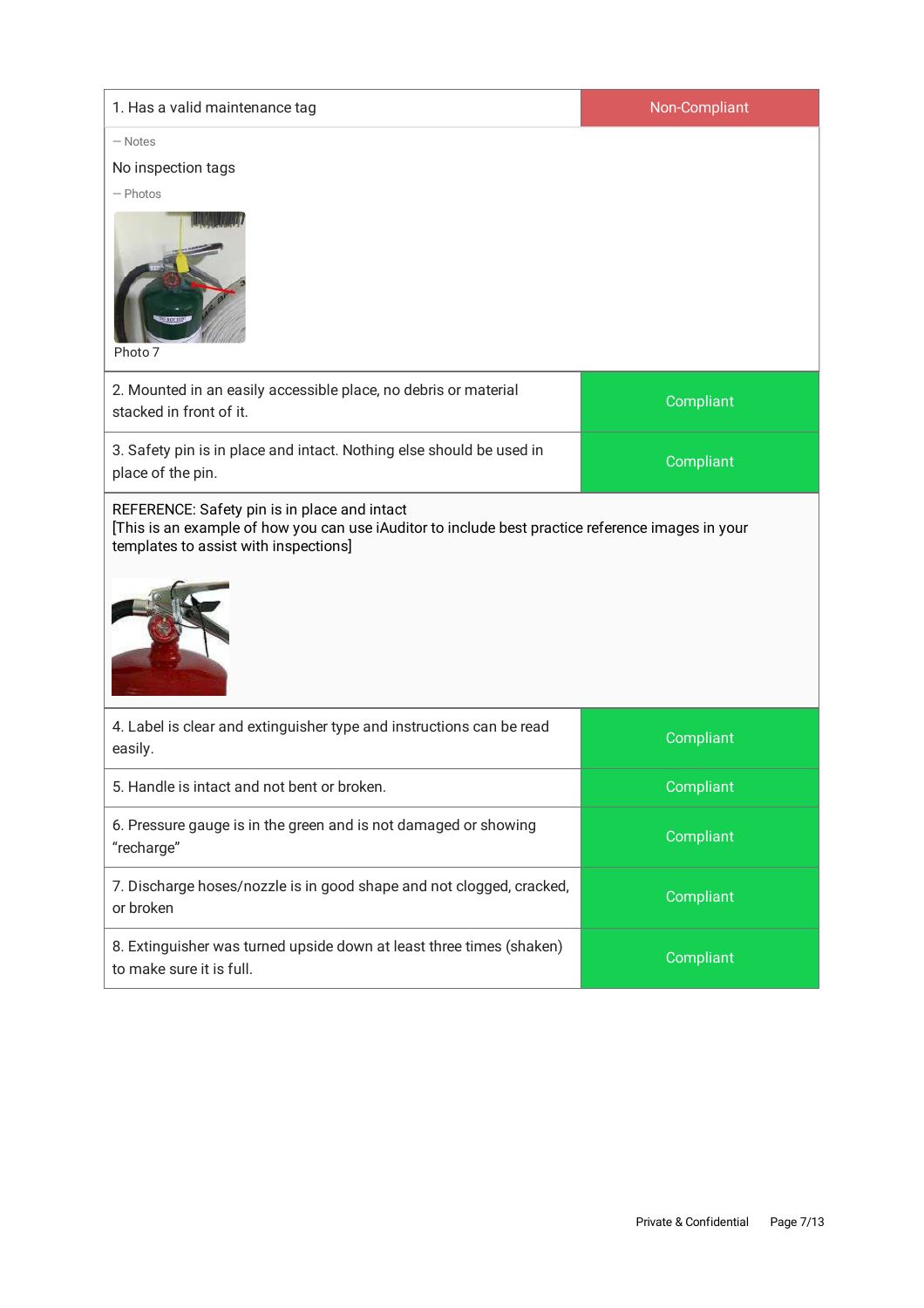| 9. Location of extinguisher is easily identifiable by signs | Non-Compliant |
|-------------------------------------------------------------|---------------|
| $-$ Notes                                                   |               |
| Extinguisher is crowded by water gallons                    |               |
| $-$ Photos<br>Photo 8                                       |               |
| 10. Dust and wipe down the extinguisher                     | Compliant     |
| 11. Annual maintenance tag is signed and dated              | Non-Compliant |
| $-$ Notes                                                   |               |
| No signature provided                                       |               |
| Take a photo of the annual maintenance tag                  |               |
| $-$ Photos<br>Photo 9                                       |               |
| Overall condition of fire extinguisher                      | Fail          |
| $-$ Notes                                                   |               |
| Annual maintenance tag should be signed                     |               |

#### Fire Extinguisher 3

## Fire Extinguisher Information

| Location of Extinguisher    |            |
|-----------------------------|------------|
| Hallway near emergency door |            |
| Serial No. of Extinguisher  |            |
| 1824                        |            |
| Manufacture Date            |            |
| 4th Apr, 2017<br>⊓          |            |
| <b>Expiry Date</b>          |            |
| 30th Apr, 2019<br>⊓         |            |
| Type of Fire Extinguisher   | Dry Powder |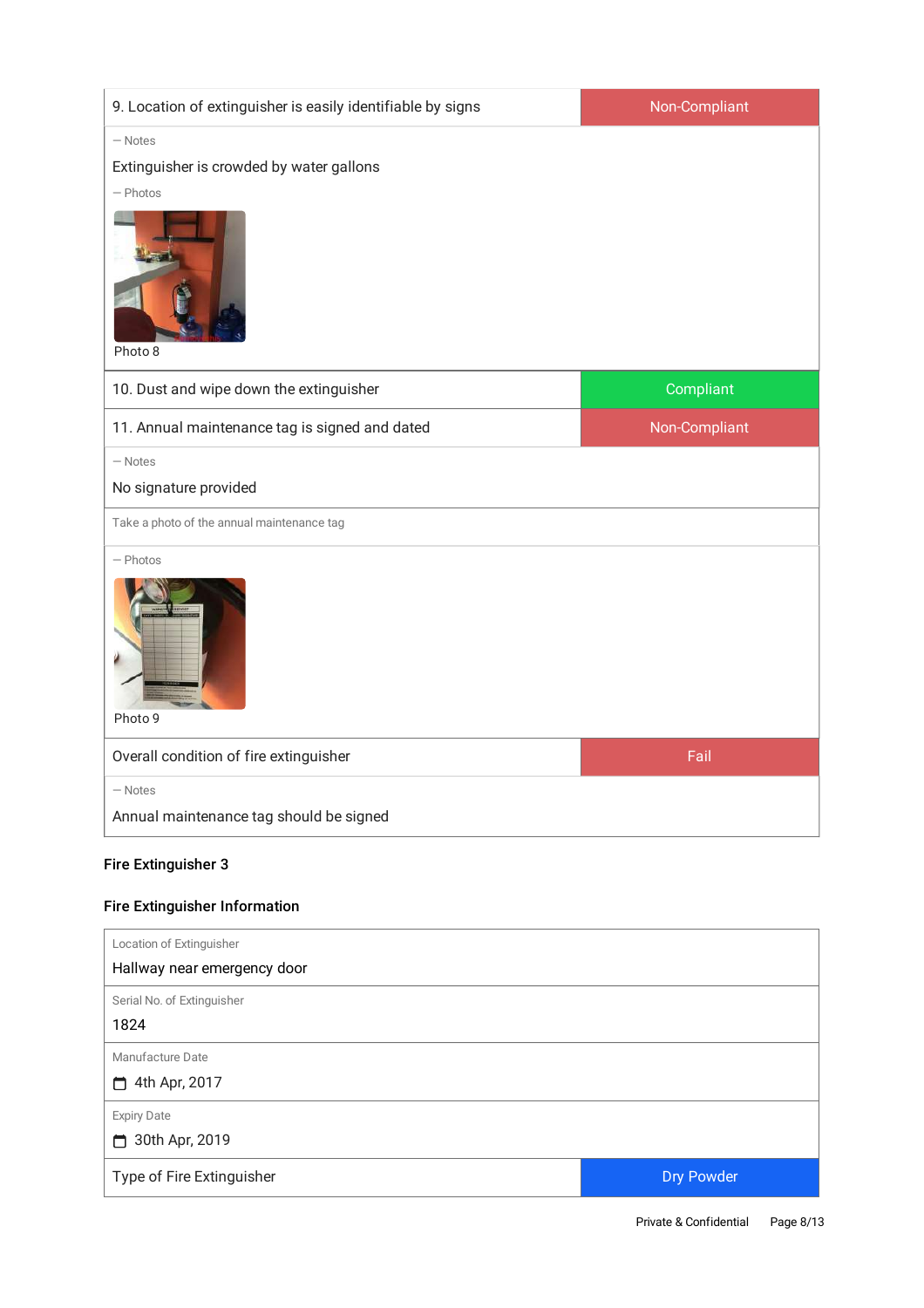| Size (KG) |     |
|-----------|-----|
| 4.5       |     |
| Rating    | ABC |

#### Fire Extinguisher Inspection

| 1. Has a valid maintenance tag                                                                                                                                                             | Compliant |  |
|--------------------------------------------------------------------------------------------------------------------------------------------------------------------------------------------|-----------|--|
| 2. Mounted in an easily accessible place, no debris or material<br>stacked in front of it.                                                                                                 | Compliant |  |
| 3. Safety pin is in place and intact. Nothing else should be used in<br>place of the pin.                                                                                                  | Compliant |  |
| REFERENCE: Safety pin is in place and intact<br>[This is an example of how you can use iAuditor to include best practice reference images in your<br>templates to assist with inspections] |           |  |
|                                                                                                                                                                                            |           |  |
| 4. Label is clear and extinguisher type and instructions can be read<br>easily.                                                                                                            | Compliant |  |
| 5. Handle is intact and not bent or broken.                                                                                                                                                | Compliant |  |
| 6. Pressure gauge is in the green and is not damaged or showing<br>"recharge"                                                                                                              | Compliant |  |
| 7. Discharge hoses/nozzle is in good shape and not clogged, cracked,<br>or broken                                                                                                          | Compliant |  |
| 8. Extinguisher was turned upside down at least three times (shaken)<br>to make sure it is full.                                                                                           | Compliant |  |
| 9. Location of extinguisher is easily identifiable by signs                                                                                                                                | Compliant |  |
| 10. Dust and wipe down the extinguisher                                                                                                                                                    | Compliant |  |
| 11. Annual maintenance tag is signed and dated                                                                                                                                             | Compliant |  |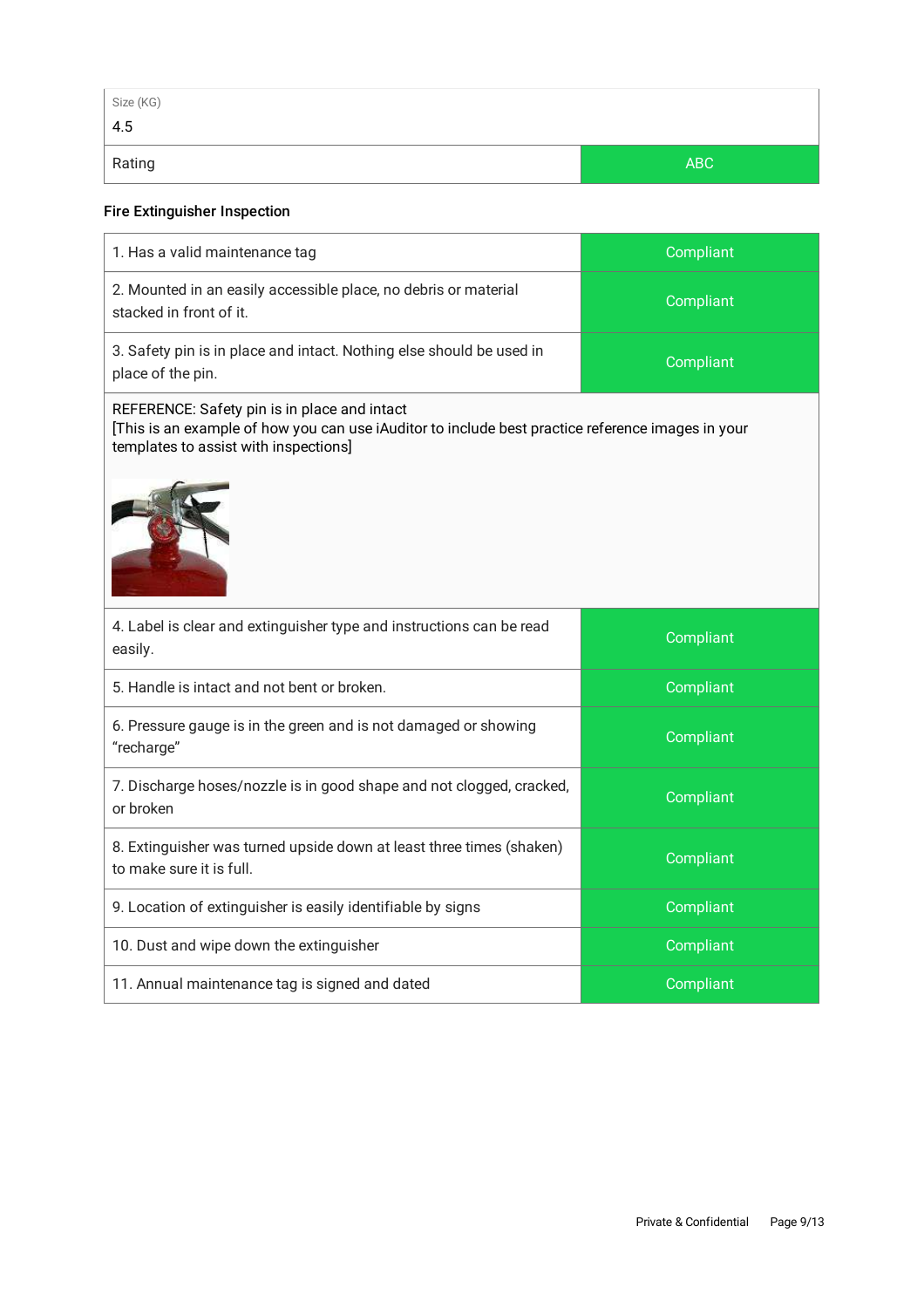| Take a photo of the annual maintenance tag                                                                                                                                         |      |
|------------------------------------------------------------------------------------------------------------------------------------------------------------------------------------|------|
| $-$ Photos                                                                                                                                                                         |      |
| <b>FIRE EXTINGUISHED</b><br>NSPECTION RECOR<br>NET LINA<br><b>Name of Catability www.rd.</b><br>$\frac{8}{9}$ day $\frac{1}{2}$<br>$\frac{m}{m}$<br>$1.1017$ MM<br>ELM<br>Photo 10 |      |
| Overall condition of fire extinguisher                                                                                                                                             | Pass |
| $-$ Notes                                                                                                                                                                          |      |
| Compliant with all inspection                                                                                                                                                      |      |

## Completion

| Write down observations                                                                                                  |  |  |  |
|--------------------------------------------------------------------------------------------------------------------------|--|--|--|
| - 1/3 fire extinguisher passed the inspection<br>- I've noticed that they maintain cleanliness on all fire extinguishers |  |  |  |
| State recommendations about the inspections here                                                                         |  |  |  |
| - Work on failed items<br>- Replace all defective fire extinguishers<br>- Follow up on action required                   |  |  |  |
| Name and Signature of Inspector<br>Jo Sheen<br>27th Apr, 2018 2:14 PM AEST                                               |  |  |  |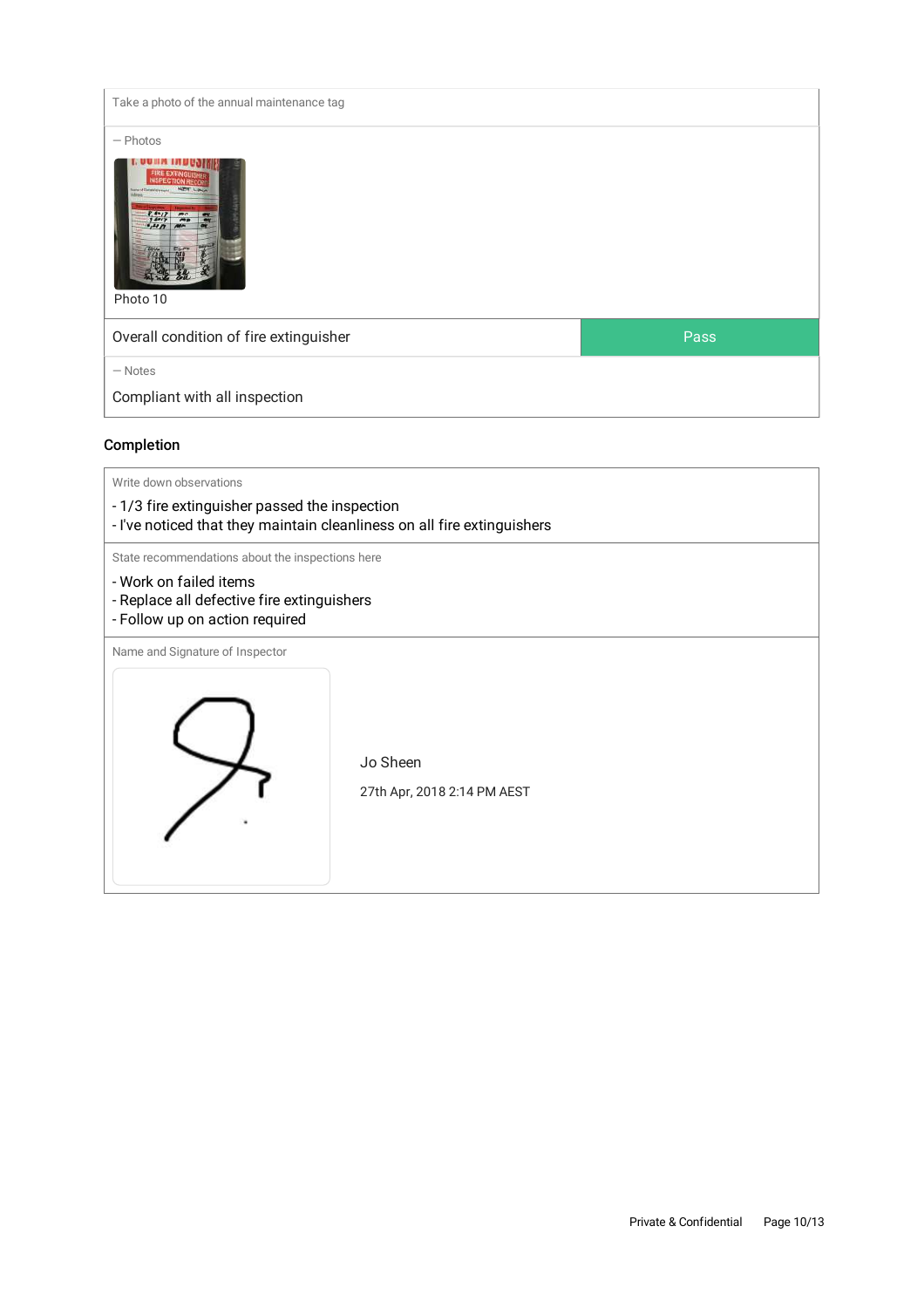## Media summary **10 Photos**





Photo 1

Photo 2





Photo 4

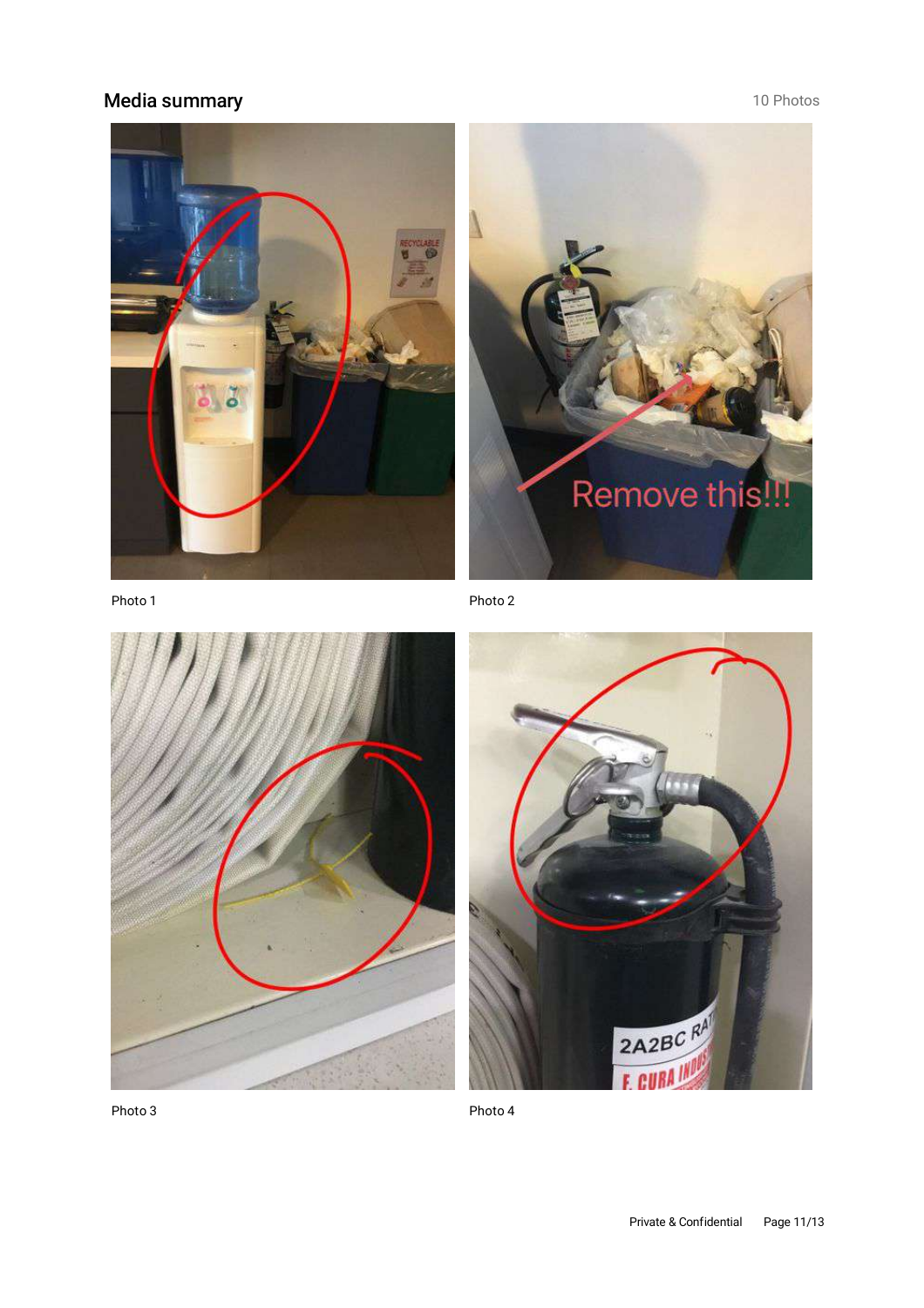



Photo 5

Photo 6





Photo 7

Photo 8